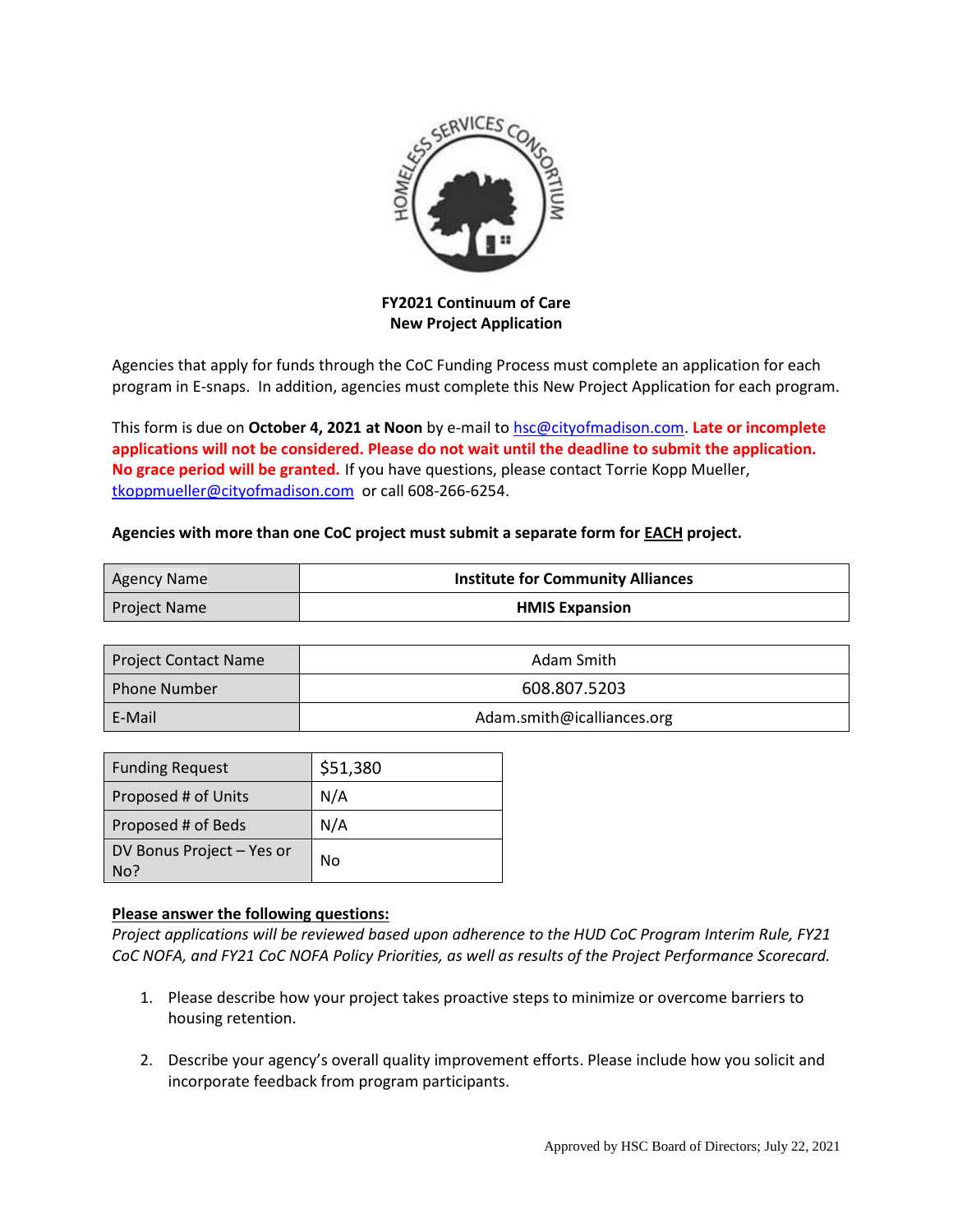The Institute for Community Alliances (ICA) uses a strategy of continuous quality improvement to make sure that we are consistently maintaining and improving the Wisconsin HMIS implementation. We monitor end user participation in training to make sure that we are offering users valuable and informative training. We solicit feedback through user surveys and from our user Advisory Board on how the system is working and what system improvements are needed. We send out an email newsletter biweekly. Each newsletter has information about system changes and asks for users to send comments and suggestions for the system to our user HelpDesk email. ICA staff participate on each of the four Wisconsin CoC Boards of Directors to work with and gain feedback from the CoC leadership.

- 3. CoC-funded projects are required to comply with the Dane County Written Standards. Describe how the agency plans on ensuring compliance with the Written Standards including plans for internal review and monitoring of project policies and practices.
- 4. All projects, including non-housing projects, must operate with the Housing First approach as described in the CoC Written Standards general requirements. Describe how the Housing First approach will be applied to the proposed project. Include aspects of project policies and staff training that can support the Housing First approach such as trauma-informed care and harm reduction.
- 5. Describe key partnerships your agency has established that will help with implementation of this project.

As the HMIS Lead, ICA works with homeless service providers, local and state funders, and other interested community partners to administer the Wisconsin HMIS. Service provider participation in HMIS is required by state and federal funders, and local funders including the City of Madison, Dane County, and the United Way of Dane County. We work directly with service providers to make sure they are collecting participant data that is required by their funder and to ensure they are collecting any additional information needed for the agency to evaluate their own program outcomes.

A primary goal of HMIS is using the data to inform decisions about how to best serve those experiencing homelessness. ICA partners with many different organizations to share HMIS data and help inform decision making. At the state level, ICA works with the Wisconsin Interagency Council on Homelessness, and directly with multiple State of Wisconsin departments including, Health Services, Veterans Affairs, Administration, and Children and Families. ICA also partners with the Institute for Research on Poverty at the University of Wisconsin – Madison to contribute data to their Administrative Core Database. Locally, ICA works with the City of Madison, Dane County, and Public Health Madison & Dane County to provide information on service gaps and needs. ICA supports the work of the Homeless Services Consortium by providing data for HSC committees and work groups.

6. What percentage of staff members identify as Black, Indigenous or a Person of Color? (Info only, to be scored in FY22)

Of the 15 ICA Wisconsin employees, 33% (5) identify as BIPOC.

7. How does this program work against systematic racism and other structures of oppression? (Info only, to be scored in FY22)